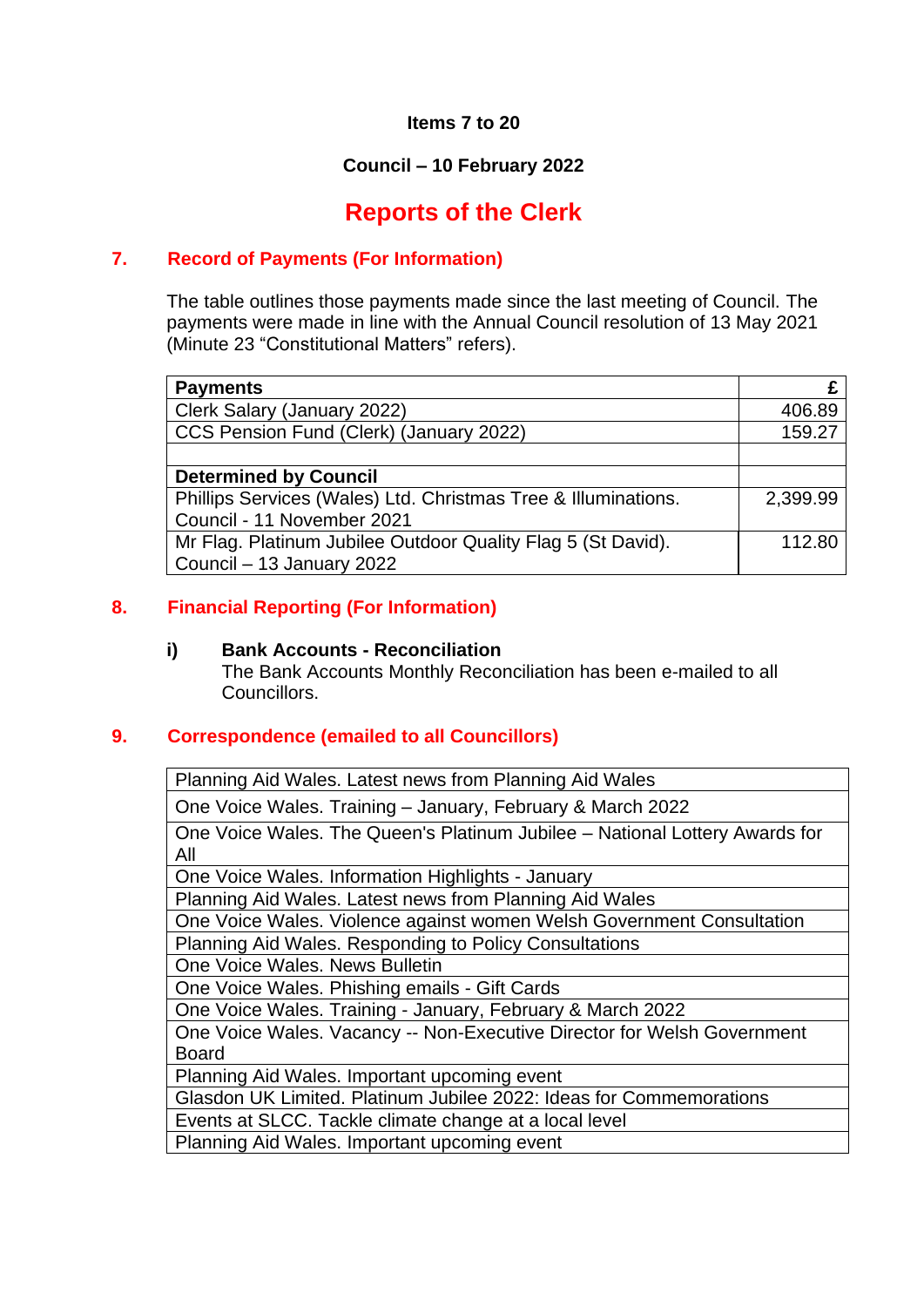One Voice Wales. Raising awareness / promotion videos – Community and Town Councillors One Voice Wales. Important information – The Queen's Platinum Jubilee Beacons 2 June 2022.

### **10. Feedback from Delegates on Outside Bodies (Verbal) (For Information)**

i) One Voice Wales – Swansea Area Committee – 17 January 2022.

### **11. General / ICT Matters (Verbal)**

#### **12. Workplan (For Information)**

The Workplan is a living document that will continue to develop.

| <b>Council Date</b>   | <b>Workplan Items</b>                                                       |  |  |
|-----------------------|-----------------------------------------------------------------------------|--|--|
| <b>All Dates</b>      | Standard Items. Discussed each month:                                       |  |  |
|                       | a)<br>PCSO Report.                                                          |  |  |
|                       | b)<br>Record of Payments.                                                   |  |  |
|                       | <b>Financial Report.</b><br>c)                                              |  |  |
|                       | Correspondence.<br>d)                                                       |  |  |
|                       | Feedback from Delegates on Outside Bodies.<br>e)                            |  |  |
|                       | General / ICT Matters.<br>f)                                                |  |  |
|                       | Workplan.<br>g)                                                             |  |  |
|                       | h)<br><b>Planning Applications &amp; Planning Matters -</b>                 |  |  |
|                       | Swansea Council.                                                            |  |  |
|                       | Highways, Footpaths, Cycleways & Bridleways<br>i)                           |  |  |
|                       | - Swansea Council.                                                          |  |  |
|                       | Training.<br>j)                                                             |  |  |
|                       | k)<br>Llangyfelach Ward Councillor Update.                                  |  |  |
|                       | <b>Additional Items. Discussed as required:</b>                             |  |  |
| January               | Budget & Precept for Next Financial Year.<br>$\blacktriangleright$          |  |  |
|                       | Set Amounts for Grants & Donations Policy.<br>➤                             |  |  |
| February              | $\blacktriangleright$<br>Review of Standing Orders.                         |  |  |
|                       | $\blacktriangleright$<br>Review of Financial Regulations.                   |  |  |
|                       | $\blacktriangleright$<br>Personnel Committee - Clerk's Appraisal.           |  |  |
| March                 | $\blacktriangleright$<br>Review of Asset Register.                          |  |  |
|                       | $\blacktriangleright$<br><b>Consider Requests for Grants and Donations.</b> |  |  |
| April                 |                                                                             |  |  |
| May                   | <b>Constitutional Matters.</b><br>$\blacktriangleright$                     |  |  |
| <b>Annual Meeting</b> | $\blacktriangleright$<br>All Committees (Finance, Personnel). Elect         |  |  |
|                       | Chair & Vice-Chair.                                                         |  |  |
| June                  | <b>Annual Governance Statement.</b><br>$\blacktriangleright$                |  |  |
|                       | Internal Auditors Report.<br>$\blacktriangleright$                          |  |  |
| July                  | <b>Consider Requests for Grants and Donations.</b><br>$\blacktriangleright$ |  |  |
|                       | $\blacktriangleright$<br>Christmas Tree, Illuminations & Festivities.       |  |  |
| August                | No Meetings.                                                                |  |  |
| September             | Christmas Newsletter.<br>$\blacktriangleright$                              |  |  |
|                       | Christmas Tree, Illuminations & Festivities.<br>$\blacktriangleright$       |  |  |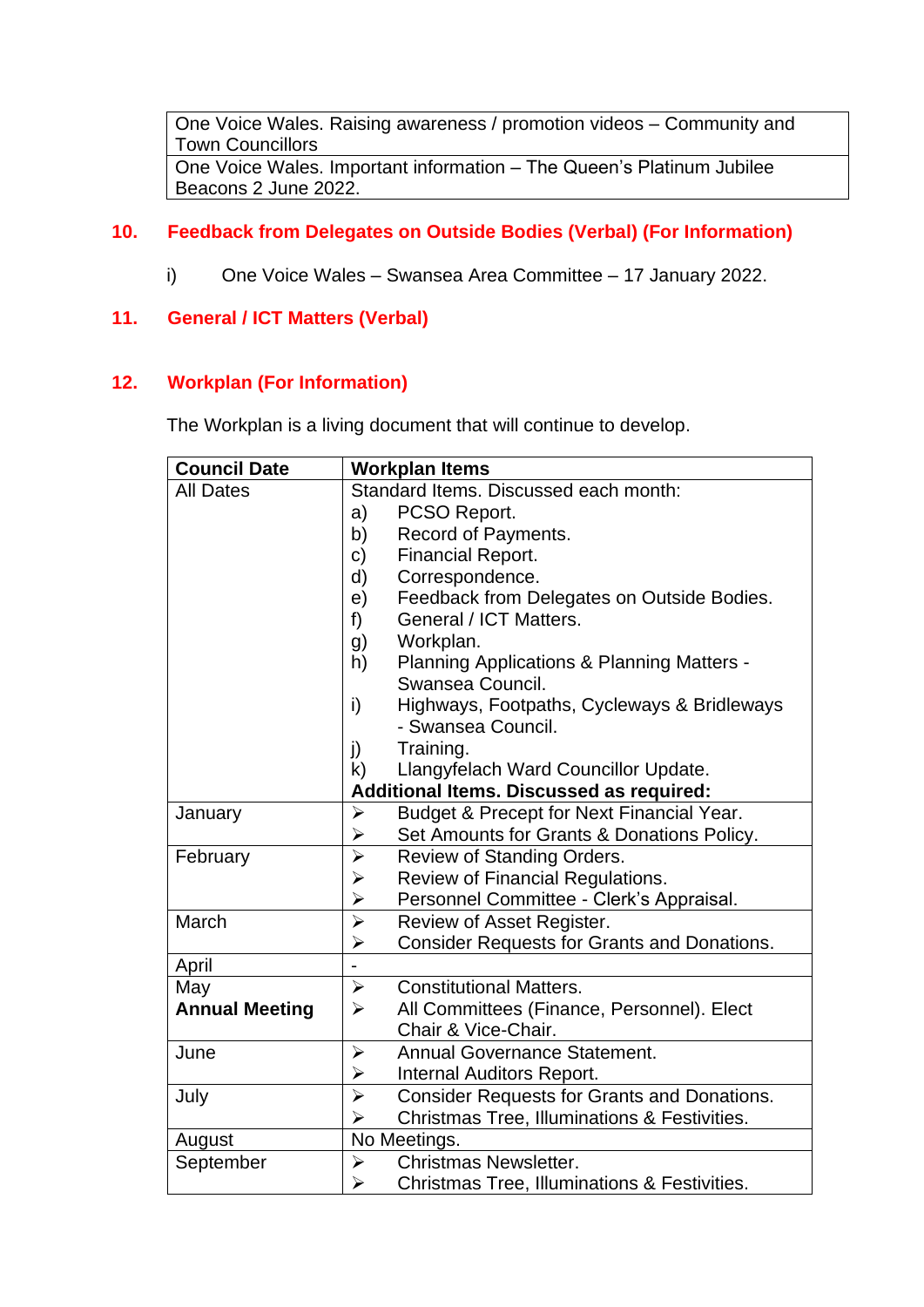|                 | Remembrance Sunday.                                |
|-----------------|----------------------------------------------------|
|                 | Finance Committee. 6 Month Budget Monitoring.      |
| October         | <b>Christmas Newsletter.</b>                       |
|                 | Christmas Tree, Illuminations & Festivities.<br>⋗  |
|                 | Remembrance Sunday.                                |
| November        | <b>Consider Requests for Grants and Donations.</b> |
|                 | <b>Christmas Newsletter.</b><br>⋗                  |
|                 | Christmas Tree, Illuminations & Festivities.       |
| December        | Finance Committee. Draft Budget for Next Year.     |
| To be confirmed | Agree the External Auditors Report.                |

## **13. Planning Applications & Planning Matters - Swansea Council (Verbal)**

### **14. Highways, Footpaths, Cycleways & Bridleways - Swansea Council**

#### **i) Road Safety - Crossing B4489 at Junction of Swansea Road & Pengors Road, Llangyfelach**

The relevant information has been received from Swansea Council. The Clerk is preparing a submission to Swansea Council's Recovery Fund - Community Section.

**Recommended** that the update be noted.

### **15. Training (For Information)**

The Clerk referred to the monthly One Voice Wales Remote Training Schedule. Councillors and the Clerk should regularly review their training requirements and were urged to consider training as required. Should a Councillor wish to attend training they should liaise with the Clerk.

### **16. Llangyfelach Ward Councillor Update (Verbal)**

Councillor Gareth Sullivan, Llangyfelach Ward Councillor on Swansea Council shall provide a verbal update relating to his Ward work.

### **17. Playground at Fairview Road – Provision of Benches & a Bin**

The Clerk has been in contact with Swansea Council as instructed by Council on 13 January 2022. He has sought permission from Swansea Council for the installation of two benches at the Playground at the cost to the Community Council. He also asked that Swansea Council place a bin at the Playground at its cost. Councillors are keen to commemorate the Queen's Platinum Jubilee by placed the benches. Council is asked to consider the type and size of bench it requires.

**Recommended**. The views of Council are sought.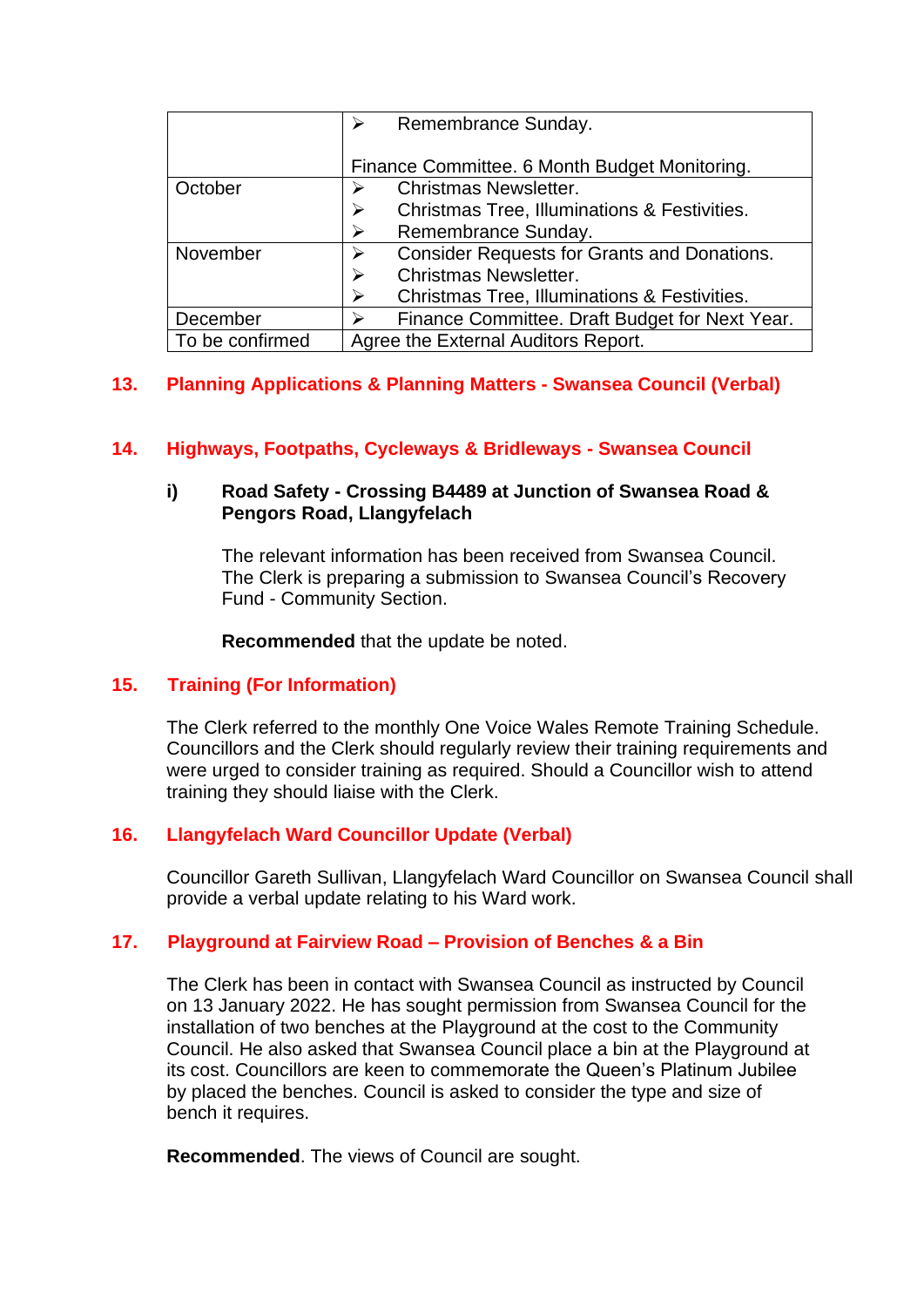#### **18. Review of Standing Orders**

The Clerk stated that the Council on 11 February 2021 had adopted the Model Standing Orders (Wales) 2018 as drafted by the National Association of Local Councils (NALC). These had been amended slightly to reflect local choice. The amended version is attached as **Appendix A** of the report.

#### **Recommended** that:

- 1) The Model Standing Orders (Wales) 2018 as amended and set out in **Appendix A** of the report be adopted.
- 2) The Model Standing Orders (as amended) be placed on the Council's Web site.

#### **19. Review of Financial Regulations**

The Clerk stated that the Council on 11 February 2021 had adopted the Model Financial Regulations (Wales) 2019 as drafted by the National Association of Local Councils (NALC) and One Voice Wales (OVW). These had been amended slightly to reflect local choice. The amended version is attached as **Appendix A** of the report.

#### **Recommended** that:

- 1) The Model Financial Regulations (Wales) 2019 as amended and set out in **Appendix A** of the report be adopted.
- 2) The Model Financial Regulations (as amended) be placed on the Council's Web site.

#### **20. Certified Annual Returns – Year Ended 31 March 2020 & 31 March 2021**

The Clerk stated that Audit Wales had completed their audit of the Council's accounts for the year ended 31 March 2020 and the year ended 31 March 2022. The Accounts and Audit (Wales) Regulations 2014 set out the actions to be carried at the completion stage of an audit.

The Certified Annual Returns for Year Ended 31 March 2020 and Year Ended 31 March 2021 and the Audit Completion Notice have been published on 31 January 2022. They have been posted and published on the Council's Notice Board and on its website. The documents are also attached as **Appendices A-C** to this report.

The Auditor General's Report, Audit Opinion for both years is set out below: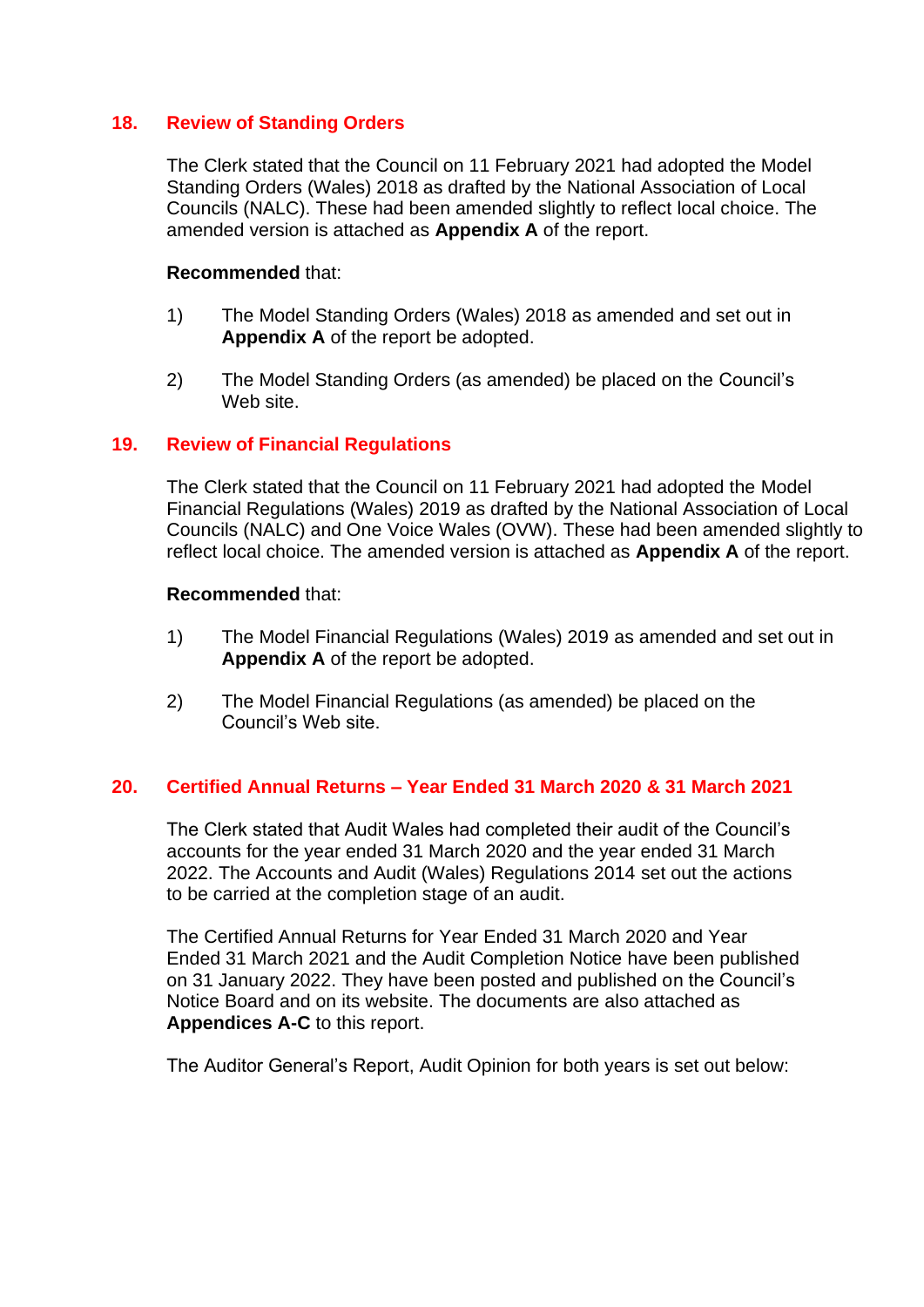# **Auditor General's Report - Audit opinion Year Ended 2020**

*"On the basis of my review, in my opinion no matters have come to my attention giving cause for concern that in any material respect, the information reported in this Annual Return:*

- *Has not been prepared in accordance with proper practices;*
- *That relevant legislation and regulatory requirements have not been met;*
- *Is not consistent with the Council's / Committee's governance arrangements; and*
- *That the Council / Committee does not have proper arrangements in place to secure economy, efficiency and effectiveness in its use of resources.*

### *Other matters arising and recommendations*

*I draw the Council's attention to the following matters and recommendations arising from my audit:*

- *The comparative 2018-19 accounts contain a rounding error of £1 in line 7.*
- *The 2019-20 accounts reported in the Statement of Balances section of the Accounting Statement incorrectly record the Cash and bank balance (line 9) and the closing balances (line 11) as £51,769. These lines should state £26,422. The Council has incorrectly recorded the balance per the bank statement here rather than the reconciled cashbook balance. This results in a discrepancy between the Statement of receipts and payments and the Statement of Balances.*
- *We recommend that in future years, the Council checks the arithmetic and consistency of the accounting statement before approval.*
- *Further information and guidance on preparing the accounts is contained in Governance and Accountability for Local Councils in Wales: A Practitioners' Guide."*

# **Auditor General's Report - Audit opinion Year Ended 2021**

*"On the basis of my review, in my opinion no matters have come to my attention giving cause for concern that in any material respect, the information reported in this Annual Return:*

- *Has not been prepared in accordance with proper practices;*
- *That relevant legislation and regulatory requirements have not been met;*
- *Is not consistent with the Council's/Committee's governance arrangements; and*
- *That the Council/Committee does not have proper arrangements in place to secure economy, efficiency and effectiveness in its use of resources.*

*Other matters arising and recommendations I draw the Council's attention to the following matters and recommendations arising from my audit:*

• *The comparative 2019-20 accounts reported in the Statement of Balances section of the Accounting Statement incorrectly record the Cash and bank balance (line 9) and the closing balances (line 11) as £51,769. These lines should state £26,422. The Council has incorrectly recorded the balance per*